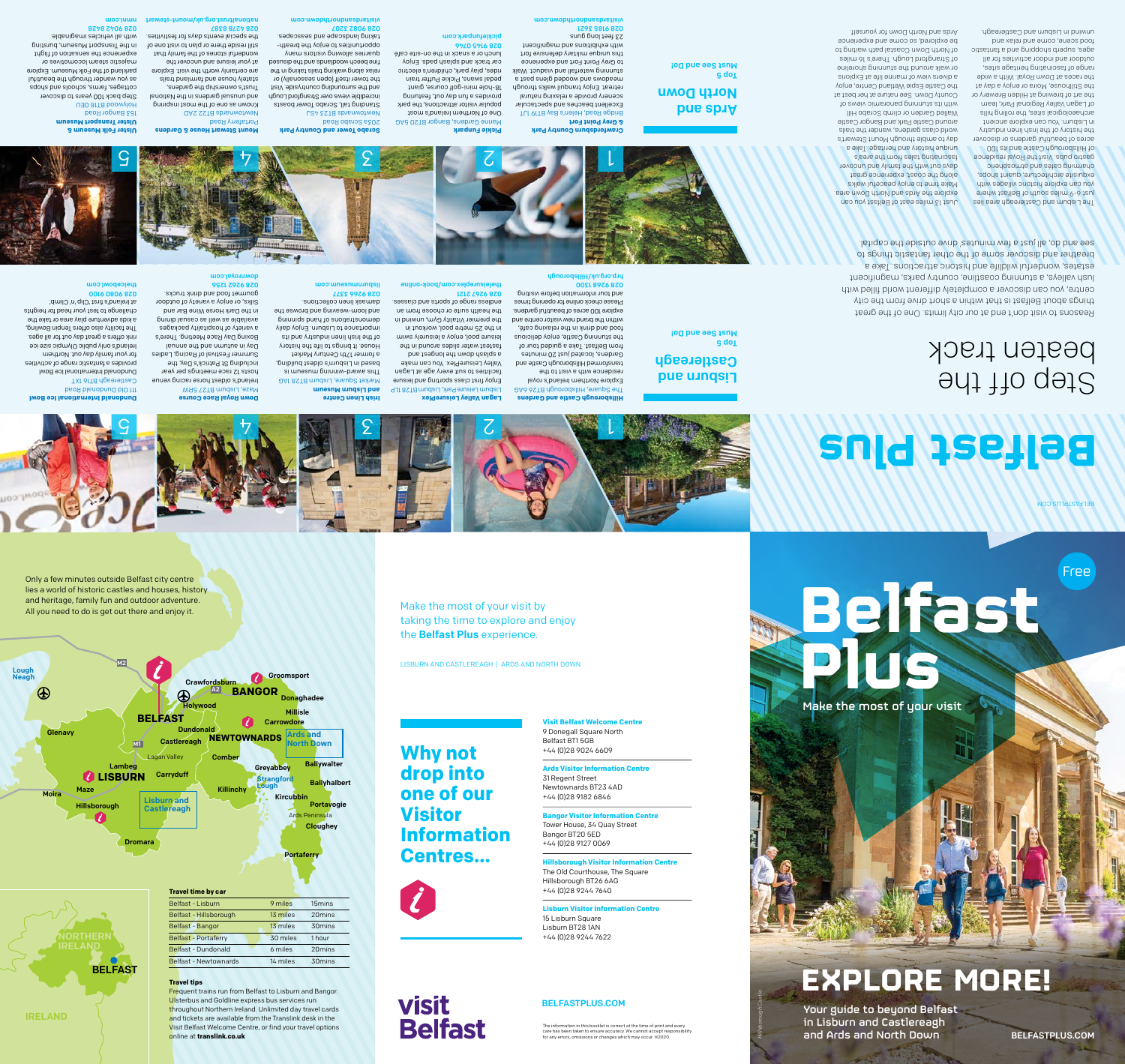# Lisburn and **Castlereagh**

# Step off the beaten track

#### **Dundonald International Ice Bowl** 111 Old Dundonald Road Castlereagh BT16 1XT

Dundonald International Ice Bowl provides a fantastic range of activities for your family day out. Northern Ireland's only public Olympic size ice rink offers a great day out for all ages. The facility also offers Tenpin Bowling, a kids adventure play area or take the challenge to test your head for heights at Ireland's first 'Clip 'n' Climb'. 028 9080 9100

theicebowl.com

#### **Down Royal Race Course**

# 3 1 2 2

Maze, Lisburn BT27 5RW Ireland's oldest horse racing venue hosts 12 race meetings per year including St Patrick's Day, the Summer Festival of Racing, Ladies Day in autumn and the annual Boxing Day Race Meeting. There's a variety of hospitality packages available as well as casual dining in the Dark Horse Wine Bar and Silks, or enjoy a variety of outdoor gourmet food and drink trucks. 028 9262 1256 downroyal.com

**Irish Linen Centre** 

## **and Lisburn Museum**

This award-winning museum is based in Lisburn's oldest building, House. It brings to life the history of the Irish linen industry and its importance to Lisburn. Enjoy daily demonstrations of hand spinning and loom-weaving and browse the

Market Square, Lisburn BT28 1AG a former 17th Century Market damask linen collections. 028 9266 3377 lisburnmuseum.com

Reasons to visit don't end at our city limits. One of the great things about Belfast is that within a short drive from the city centre, you can discover a completely different world filled with lush valleys, a stunning coastline, country parks, magnificent estates, wonderful wildlife and historic attractions. Take a breather and discover some of the other fantastic things to see and do, all just a few minutes' drive outside the capital

# Ards and North Down

Top 5 Must See and Do!

Top 5 Must See and Do!



#### **Scrabo Tower and Country Park**

#### 203a Scrabo Road Newtownards BT23 4SJ Standing tall, Scrabo Tower boasts incredible views over Strangford Lough and the surrounding countryside. Visit the tower itself (open seasonally) or relax along walking trails taking in the fine beech woodlands and the disused quarries allowing visitors many opportunities to enjoy the breathtaking landscape and seascapes. 028 9082 3207

visitardsandnorthdown.com

#### **Pickie Funpark** Marine Gardens, Bangor BT20 5AG

One of Northern Ireland's most popular visitor attractions, the park provides a fun day out, featuring 18-hole mini-golf course, giant pedal swans, Pickie Puffer train rides, play park, children's electric car track and splash pads. Enjoy lunch or a snack in the on-site café. 028 9145 0746 pickiefunpark.com

#### **Mount Stewart House & Gardens**  Portaferry Road Newtownards BT22 2AD

Known as one of the most inspiring and unusual gardens in the National Trust's ownership the gardens, stately house and farmland trails are certainly worth the visit. Explore at your leisure and uncover the wonderful stories of the family that still reside there or plan to visit one of the special events days for festivities. 028 4278 8387

nationaltrust.org.uk/mount-stewart

#### **Ulster Folk Museum & Ulster Transport Museum**  153 Bangor Road

## Holywood BT18 0EU

Step back 100 years to discover cottages, farms, schools and shops as you wander through the beautiful parkland of the Folk Museum. Explore majestic steam locomotives or experience the sensation of flight in the Transport Museum, bursting with all vehicles imaginable. 028 9042 8428

nmni.com

#### **Crawfordsburn Country Park & Grey Point Fort**

Bridge Road, Helen's Bay BT19 1JT Excellent beaches and spectacular scenery provide a relaxing natural retreat. Enjoy tranquil walks through meadows and wooded glens past a stunning waterfall and viaduct. Walk to Grey Point Fort and experience this unique military defensive fort with exhibitions and magnificent 23 feet long guns. 028 9185 3621 visitardsandnorthdown.com

# **Belfast Plus**

#### **Lagan Valley LeisurePlex**



Lisburn Leisure Park, Lisburn BT28 1LP Enjoy first class sporting and leisure facilities to suit every age at Lagan Valley LeisurePlex. You can make a splash down the longest and fastest water slides around in the leisure pool, enjoy a leisurely swim in the 25 metre pool, workout in the premier Vitality Gym, unwind in the health suite or choose from an endless range of sports and classes. 028 9267 2121

theleisureplex.com/book-online

**Hillsborough Castle and Gardens**  The Square, Hillsborough BT26 6AG Explore Northern Ireland's royal residence with a visit to the transformed Hillsborough Castle and Gardens, located just 20 minutes from Belfast. Take a guided tour of the stunning Castle, enjoy delicious food and drink in the relaxing café, within the brand new visitor centre and explore 100 acres of beautiful gardens. Please check online for opening times and tour information before visiting. 028 9268 1300 hrp.org.uk/Hillsborough

The Lisburn and Castlereagh area lies just 6-9 miles south of Belfast where you can explore historic villages with exquisite architecture, quaint shops, charming cafés and atmospheric gastro pubs. Visit the Royal residence of Hillsborough Castle and its 100 acres of beautiful gardens or discover the history of the Irish linen industry in Lisburn. You can explore ancient archaeological sites, the rolling hills of Lagan Valley Regional Park, learn the art of brewing at Hilden Brewery or the Stillhouse, Moira or enjoy a day at the races at Down Royal. With a wide range of fascinating heritage sites, outdoor and indoor activities for all ages, superb shopping and a fantastic food scene, come and relax and unwind in Lisburn and Castlereagh.

Just 13 miles east of Belfast you can explore the Ards and North Down area. Make time to enjoy peaceful walks along the coast, experience great days out with the family and uncover fascinating tales from the area's unique history and heritage. Take a day to amble through Mount Stewart's world class gardens, wander the trails around Castle Park and Bangor Castle Walled Garden or climb Scrabo Hill with its stunning panoramic views of County Down. See nature at her best at the Castle Espie Wetland Centre, enjoy a divers view of marine life at Exploris or walk around the stunning shoreline of Strangford Lough. There's 16 miles of North Down Coastal path waiting to be explored, so come and experience Ards and North Down for yourself.